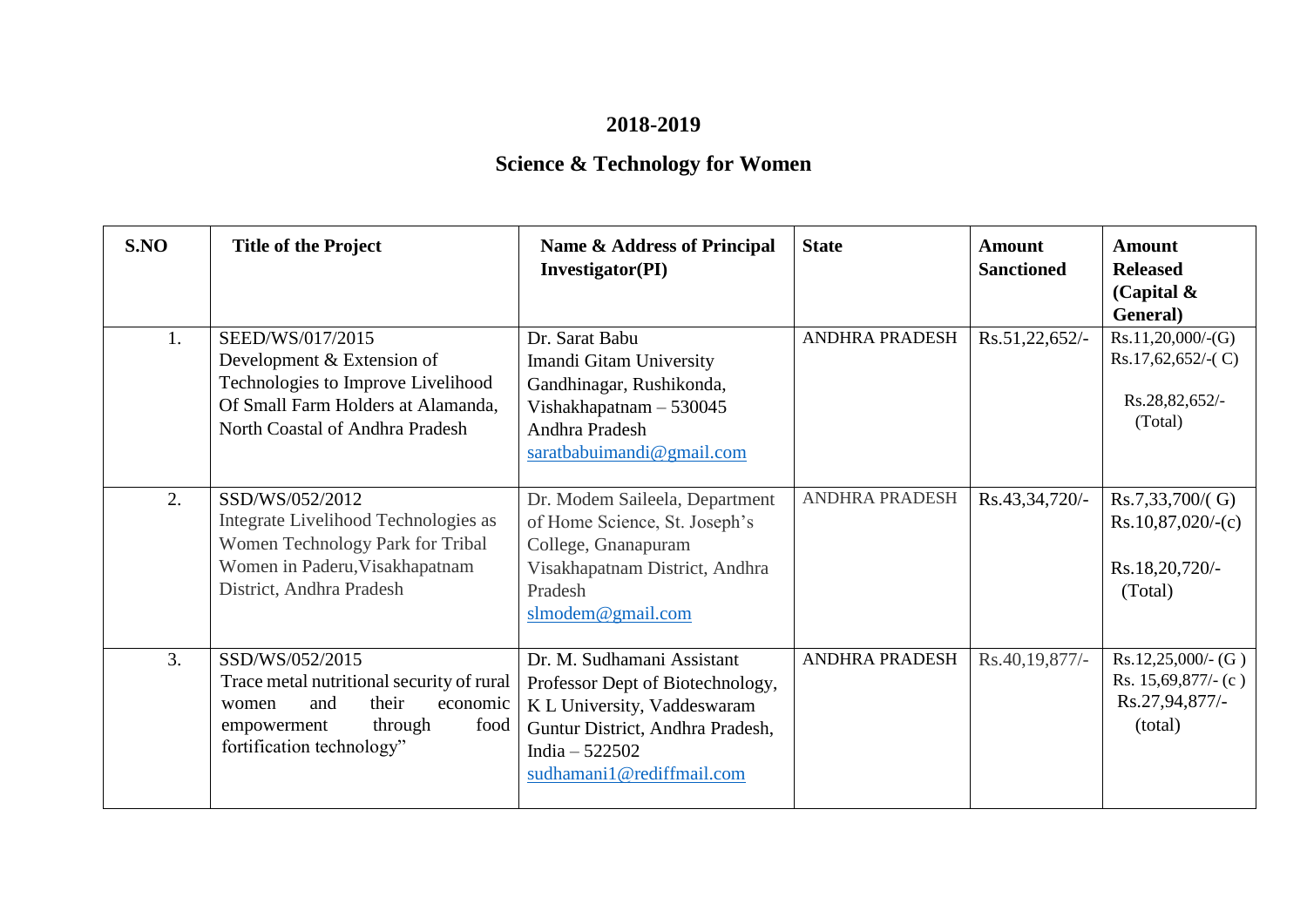| $\overline{4}$ . | SEED/I/WS/02/2017<br>Capacity building of rural Tribal | Prof. B.Singh, North Eastern<br>Regional Institute of Science & | <b>ARUNACHAL</b><br><b>PRADESH</b> | Rs.30,93,800/- | Rs.7,64,000/(G)<br>$Rs.4,11,800/-(C)$        |
|------------------|--------------------------------------------------------|-----------------------------------------------------------------|------------------------------------|----------------|----------------------------------------------|
|                  | Women in Management and                                | Technology<br>(NERIST),                                         |                                    |                | Rs.11,75,800                                 |
|                  | Marketing of Wild edible plants in                     | Itanagar, Arunachal Pradesh                                     |                                    |                | (Total)                                      |
|                  | Arunachal Pradesh for Livelihood                       | bsingh.nird@gmail.com                                           |                                    |                |                                              |
|                  | improvement" by NERIST, Itanagar,                      |                                                                 |                                    |                |                                              |
|                  | Arunachal Pradesh                                      |                                                                 |                                    |                |                                              |
| 5.               | SEED/I/WTP/002/2017                                    | Dr. Jatin Kalita,                                               | <b>ASSAM</b>                       | Rs.61,40,880/- |                                              |
|                  | <b>Establishment of Rural Women</b>                    | <b>CSIR</b> - North East Institute Of                           |                                    |                | $Rs.13,34,000/-(G)$                          |
|                  | Technology Park In CSIR - North                        | Science & Technology, Jorhat,                                   |                                    |                | $Rs.22,00,000/-(C)$                          |
|                  | East Institute Of Science &                            | Assam                                                           |                                    |                |                                              |
|                  | Technology, Jorhat, Assam                              | jatinkalita@neist.res.in                                        |                                    |                | Rs.35,34,000/-                               |
|                  |                                                        |                                                                 |                                    |                | (Total)                                      |
|                  |                                                        |                                                                 |                                    |                |                                              |
| 6.               | SEED/WTP/042/2015                                      | Dr. Jatinder Kaur Arora                                         | <b>PUNJAB</b>                      | Rs.23,30,000/- | $Rs.8,65,000/$ (G)<br>Rs $6,00,000/$ - $(C)$ |
|                  | Technologies Empowerment Of                            | Punjab State Council                                            |                                    |                |                                              |
|                  | Women On Energy Form Rural                             | For Science & Technology                                        |                                    |                |                                              |
|                  | Biomass By Punjab State Council For                    | Chandigarh                                                      |                                    |                | Rs.14,65,000/-                               |
|                  | S & T, Chandigarh                                      | jkarora20@rediffmail.com                                        |                                    |                | (Total)                                      |
|                  |                                                        |                                                                 |                                    |                |                                              |
| 7.               | SEED/WS/010/2014                                       | Mr. Rajender Kumar                                              | <b>HIMACHAL</b>                    | Rs.20,22,000/- | Rs.6,59,000/(G)                              |
|                  | Promoting Spice And Pulse Crop                         |                                                                 | <b>PRADESH</b>                     |                | $Rs.45,000/-(C)$                             |
|                  | <b>Cultivation For Self Reliance Of Rural</b>          | Social Awareness through Human                                  |                                    |                |                                              |
|                  | Women In Sirmour District Of                           | Involvement (SATHI),                                            |                                    |                | Rs.7,04,000/-                                |
|                  | Himachal Pradesh                                       | Thakurdwara, Sirmour, H.P.                                      |                                    |                | (Total)                                      |
|                  |                                                        | sathias_2007@rediffmail.com                                     |                                    |                |                                              |
|                  |                                                        |                                                                 |                                    |                |                                              |
| 8.               | SEED/WTP/108/2015                                      | Malabar Social Service Society,                                 | <b>KERALA</b>                      | Rs.67,55,010/- | Rs.17,96,670/(G)                             |
|                  |                                                        | Sreepuram, Pallikunnu P.O                                       |                                    |                | $Rs.13,65,000/-(C)$                          |
|                  |                                                        | Kannur Pin-670004 Kerala.                                       |                                    |                | Rs.31,61,670/-                               |
|                  |                                                        |                                                                 |                                    |                | (Total)                                      |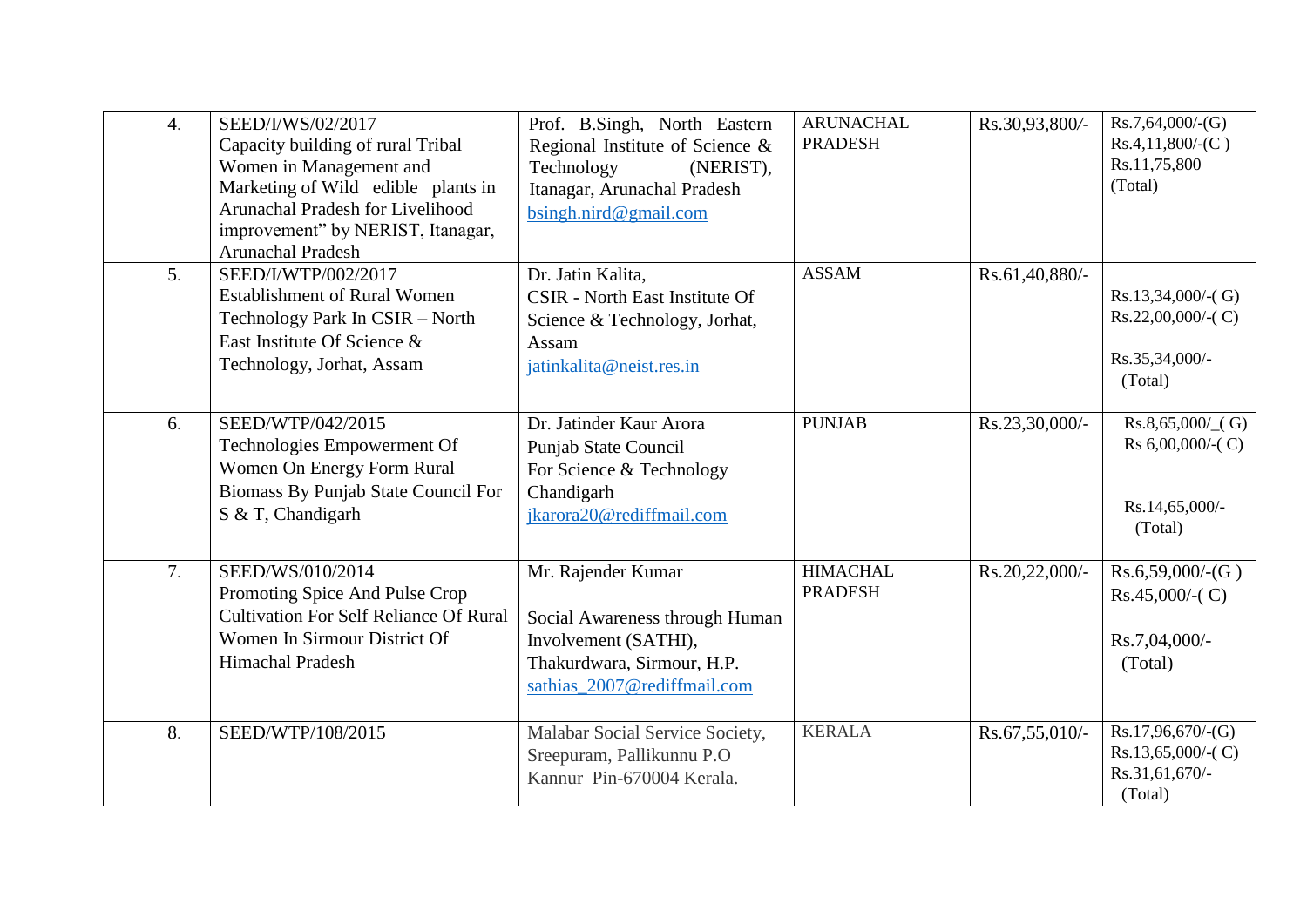|     | Rural Women Technology Park in Ten<br>Village of Parappa Block of<br>Kasaragod District, Kerala State.                             | info@masss.in                                                                                                                                                                 |                       |                |                                                                         |
|-----|------------------------------------------------------------------------------------------------------------------------------------|-------------------------------------------------------------------------------------------------------------------------------------------------------------------------------|-----------------------|----------------|-------------------------------------------------------------------------|
| 9.  | SEED/WS/2018/18<br>Empowering women through visual<br>communication tools                                                          | Dr. Tripti Singh, Indian Institute<br>of Information, Technology<br>Design and Manufacturing,<br>Jabalpur, Madhya Pradesh<br>ts@iitdmj.ac.in                                  | <b>MADHYA PRADESH</b> | Rs.13,65,150/  | $Rs.4,59,000/-(G)$<br>$R.4,57,150/$ - $(C)$<br>Rs.9,16,150/-<br>(Total) |
| 10. | SEED/I/WS/09/2016<br>Proposal for introducing Poly house<br>technology to women farmers in rural<br>villages for better livelihood | Shri Surya Kant Kulkarni,<br>Socio Economic Development<br>Corporation(TRUST), Dreamland,<br>Kerwadi Ta. Palam Dist.<br>Parbhani. Maharashtra.<br>suryakantkulkarni@gmail.com | <b>MAHARASHTRA</b>    | Rs.14,94,800/- | Rs.8,02,400/-<br>(Total)                                                |
| 11. | SEED/I/WTP/01/2017<br><b>Bolmoram Technology Resource</b><br>Centre Cum Knowledge And<br><b>Innovation Park.</b>                   | Shri A.S.Suting,<br>State Council of Science,<br>Technology & Environment<br>Meghalaya.Shillong, Meghalya<br>stcouncilmegh@yahoo.com                                          | <b>MEGHALAYA</b>      | Rs.49,29,850/- | $Rs.13,72,510/-(G)$<br>$Rs.8,05,000/-(C)$<br>Rs.21,77,510/-<br>(Total)  |
| 12. | SEED/WTP/06/2018<br>Enhancement of livelihood options for<br>Rural Women in Aizawl, Mizoram                                        | Dr. R.K. Lallianthanga, Chief<br>Scientific Officer & Member<br>Secretary, Mizoram Science,<br>Technology & Innovation<br>Council, Aizawl, Mizoram.<br>$\csc d$ st-miz@gov.in | <b>MIZORAM</b>        | Rs.25,38,877/- | Rs.4,05,000/(G)<br>Rs.13,23,877/-(C)<br>Rs.17,28,877/-<br>(Total)       |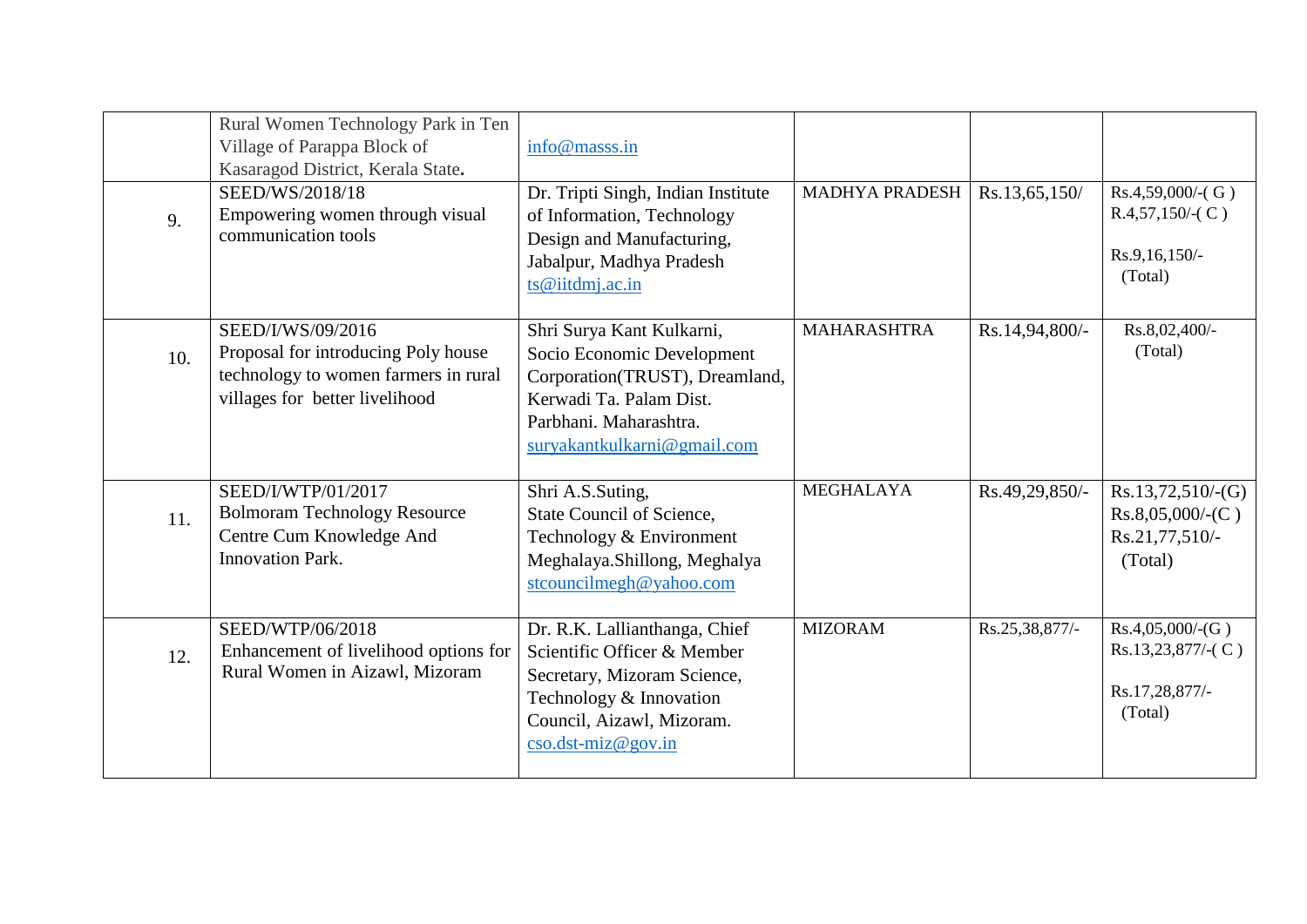| 13. | SEED/WS/2018/12<br>Development of Women Technology<br>Park for Empowerment of Rural<br>Women in selected Villages of<br>Fatehgarh Sahib, Punjab using Eco-<br>Friendly Innovation | Dr. Harvinder Kaur Sidhu, Desh<br>Bhagat<br>University,<br><b>State</b><br>Highway, 12A, Amloh Road,<br>District Fatehgarh Sahib, Mandi<br>Gobindgarh, Punjab.<br>sidhuinder6@gmail.com  | <b>PUNJAB</b>     | Rs.19,96,170/- | Rs. $5,59,000/$ - (G)<br>$Rs.9,05,170/$ - (C)<br>Rs.14,64,170/-<br>(total) |
|-----|-----------------------------------------------------------------------------------------------------------------------------------------------------------------------------------|------------------------------------------------------------------------------------------------------------------------------------------------------------------------------------------|-------------------|----------------|----------------------------------------------------------------------------|
| 14. | SEED/WS/051/2015<br>Developing women Entrepreneurs in<br>the field of millet food production to<br>ensure nutritional security                                                    | Dr. M. Sujaritha<br>Sri Krishna College of<br>Engineering & Techology,<br>Kuniamuthur, Coimbatore-<br>641008<br>sujaritham@skcet.ac.in                                                   | <b>TAMIL NADU</b> | Rs.35,40,625/- | Rs.8,40,000/(G)<br>$Rs.18,60,625/-(C)$<br>Rs.27,00,625/-<br>(Total)        |
| 15. | SEED/I/WS/12/2016<br>Mainstreaming Gender and<br>Empowerment through women<br>friendly farm mechanization package<br>in tribal areas of Tamil Nadu                                | Dr.R.Senthil Kumar,<br><b>ICAR-.</b> Central Institute of<br>Agricultural Engineering,<br>Regional Centre, Coimbatore-<br>641007, Tamil Nadu<br>$v$ senagri@gmail.com                    | <b>TAMIL NADU</b> | Rs.34,08,318/- | Rs.8,21,000/(G)<br>$Rs.9,72,546/-(C)$<br>Rs.17,93,546/-<br>(Total)         |
| 16. | SEED/WS/008/2015<br>"S&T Intervention in pottery<br>technology for capacity building of<br>women potters in Perumkulam village<br>of Tirunelveli District Tamil Nadu              | Dr. P Bhagavatheeswaran<br><b>Centre for Social Development</b><br>Kulala Street, Thirunainarkurichy,<br>Ammandivilai - 629204, K. K.<br>District, Tamil Nadu.<br>csdbhagvathi@gmail.com | <b>TAMIL NADU</b> | Rs.14,77,000/- | $Rs.6,80,000/-(G)$<br>Rs. $4,07,000/$ -(C)<br>Rs. 10, 87, 000/-<br>(Total) |
| 17. | SEED/WS/2018/13                                                                                                                                                                   | Dr. Paulchamy B, Professor and<br>Head, Hindustan Institute<br>of                                                                                                                        | <b>TAMIL NADU</b> | Rs.13,78,318/- | $Rs.5,32,668$ /-(G)<br>$Rs.3,59,750/-(C)$                                  |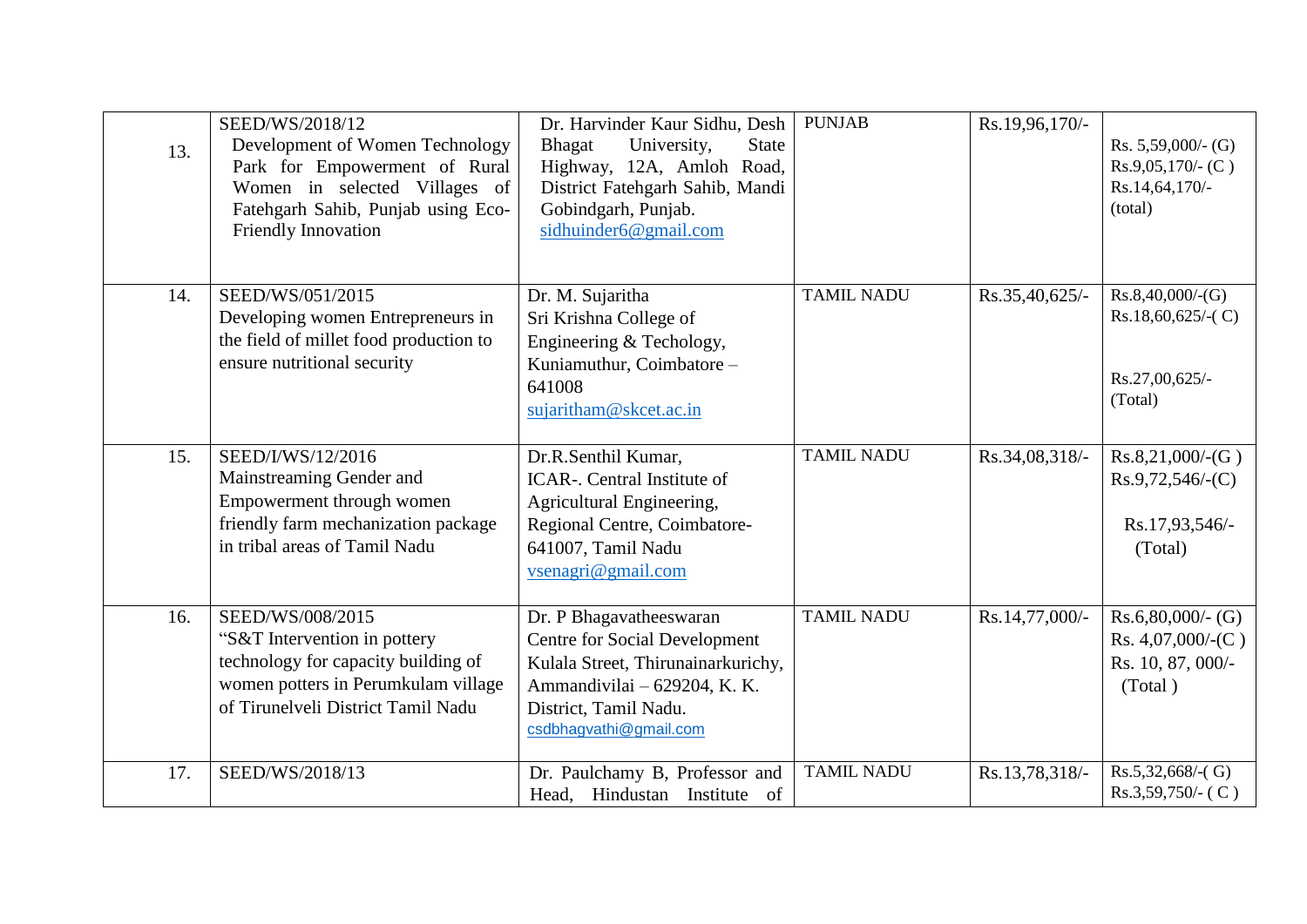|     | <b>Endorsing Employment Confidence of</b><br>Women through Appropriate Coir<br>Merchandises<br>Training<br>Cluster<br>Development for their Life Uplifting<br>in Rural Environment | Tamil<br>Pollachi,<br>Technology,<br>Nadu<br>luckshanthpaul@gmail.com                                                                                                                                                  |                      |                | Rs.8,92,418/-<br>(Total)                                                 |
|-----|------------------------------------------------------------------------------------------------------------------------------------------------------------------------------------|------------------------------------------------------------------------------------------------------------------------------------------------------------------------------------------------------------------------|----------------------|----------------|--------------------------------------------------------------------------|
| 18. | SEED/WS/004/2015<br>Dermal Penetration of Pesticide<br><b>Residues In Farm Women Workers:</b><br><b>Assessment Of Cost Effective</b><br>Protective Gear As A Preventive<br>Measure | Dr. Mrs. Jonnalagadda Padmaja<br>National Institute of Nutrition<br>(NIN)<br><b>Indian Council of Medical</b><br>Research (ICMR)<br>Jamai - Osmania PO, Tarnaka,<br>Hyderabad $-500604$<br>Telengana<br>nin @ap.nic.in | <b>TELENGANA</b>     | Rs.46,62,696/- | Rs.17,09,464/(G)<br>$Rs.3,65,600/-(C)$<br>Rs.20,75,064/-<br>(Total)      |
| 19. | SEED/WS/047/2015<br><b>Establishment of Rural Women</b><br>Technology Park In Baghera Village,<br>Karchhana Block, Allahabad District,<br>U.P.                                     | Dr. Manjita Mishra,<br>Bhartiya Mahila Gramodyog<br>Sansthan,<br>Allahabad, Uttar Pradesh<br>manjitamishra@gmail.com                                                                                                   | <b>UTTAR PRADESH</b> | Rs.55,14,200/- | $Rs.22,32,100/-(G)$<br>$Rs.10,50,000/-(C)$<br>Rs, 32, 82, 100<br>(Total) |
| 20. | SEED/WTP/055/2015<br>Establishment of the Rural Women<br>Technology Park in KVK-II, Sitapur,<br>Village: Katia, Biswan, (U.P.)-                                                    | Dr.Saurabh Yadav<br>KVK, Sitapur, Uttar Pradesh<br>ydv.srbh@gmail.com                                                                                                                                                  | <b>UTTAR PRADESH</b> | Rs.55,32,000/- | $Rs.11,44,000/-(G)$<br>$Rs.21,00,000/-(C)$<br>Rs.32,44,000/-<br>(Total)  |
| 21. | SEED/I/WS/03/2016<br>Sustainable Public Health & Primary<br>Care in Resource Poor Settings                                                                                         | Dr.Satadal Saha                                                                                                                                                                                                        | <b>WEST BENGAL</b>   | Rs.31,02,540/- | Rs.12,20,320/(G)<br>$Rs.6,70,000/-(C)$                                   |